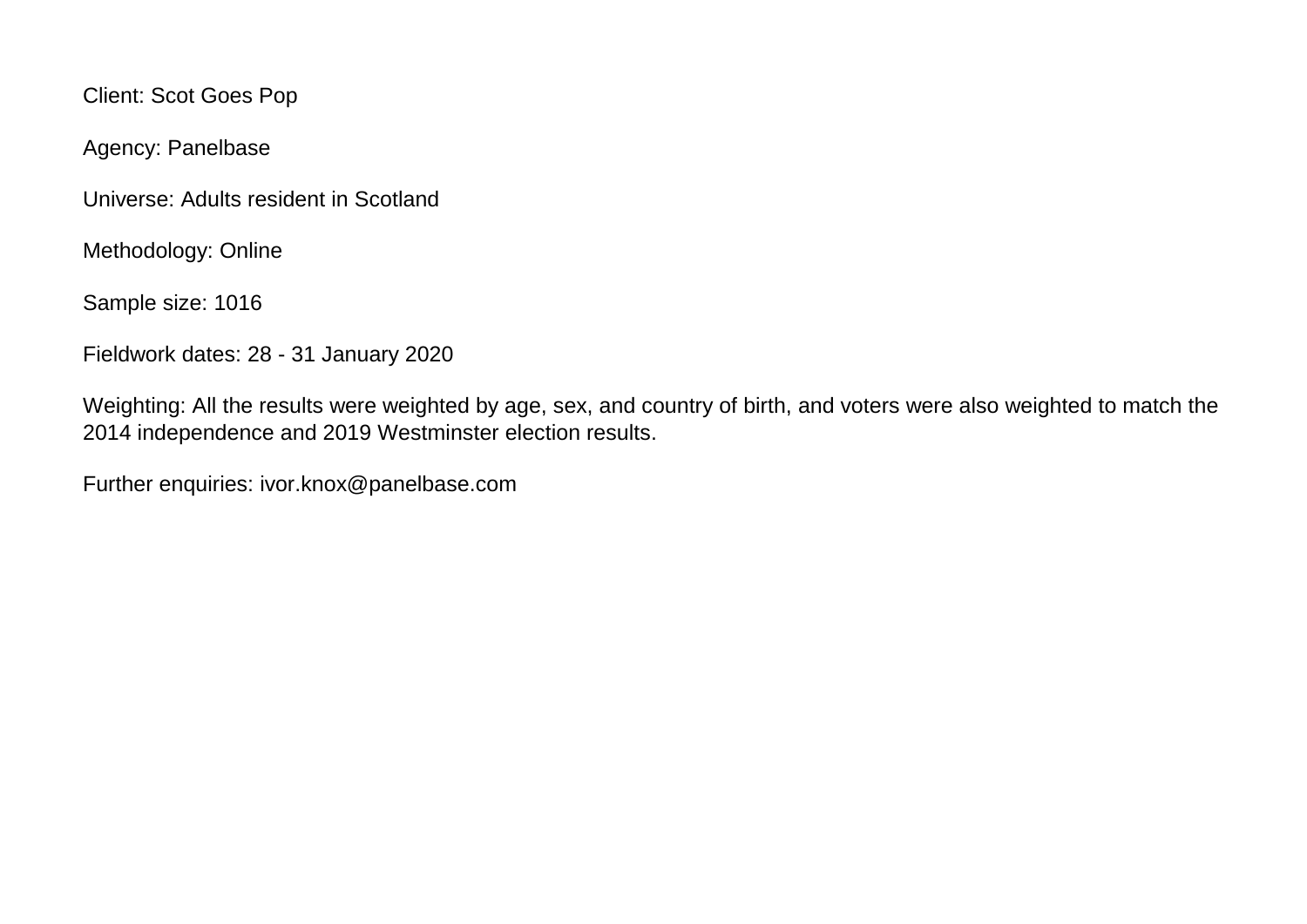| Base: 1,016                                                                                        |                                                | Total                  |                    |                 |              | Gender X Age   |              |                       |              | SEG                  |              | 2019 Westminster |                     |                        |              | 2014 Independence<br>Referendum |                       | 2016 Holyrood Constituency |              |              |                       |                      | Country of Birth |                       | Should Scotland be an<br>independent country? |                       |                     |
|----------------------------------------------------------------------------------------------------|------------------------------------------------|------------------------|--------------------|-----------------|--------------|----------------|--------------|-----------------------|--------------|----------------------|--------------|------------------|---------------------|------------------------|--------------|---------------------------------|-----------------------|----------------------------|--------------|--------------|-----------------------|----------------------|------------------|-----------------------|-----------------------------------------------|-----------------------|---------------------|
|                                                                                                    |                                                |                        |                    | Male 16 Male 35 | Male<br>cc   | Female<br>6.24 | Female       | Female<br><b>CC</b>   | ABC1         | C <sub>2</sub> DE    | CON          | LAB              | Lib Dem             | SNP                    | Yes          | No                              | Did not               | CON                        | LAB          | Lib Dem      | SNP                   | Scotlan              | England          | Other                 | Yes                                           | No                    | Don't               |
| Total                                                                                              |                                                | 1016<br>(1016)         | 150<br>(143)       | 161<br>(147)    | 176<br>(188) | 151<br>(147)   | 170<br>(184) | 205<br>(204)          | 573<br>(566) | 443<br>(450)         | 225<br>(220) | 167<br>(140)     | 85<br>(72)          | 403<br>(441)           | 405<br>(469) | 500<br>(436)                    | 111<br>(111)          | 177<br>(168)               | 175<br>(146) | 48<br>(46)   | 390<br>(430)          | 843<br>(796)         | 91<br>(146)      | 81<br>(74)            | 441<br>(480)                                  | 413<br>(379)          | 51<br>(50)          |
| Q6. How would you vote in<br>response to the question:                                             | <b>Base: Likely Voters</b>                     | 904<br>(909)           | 124<br>(120)       | 149<br>(135)    | 167<br>(179) | 120<br>(118)   | 155<br>(168) | 188<br>(188)          | 534<br>(529) | 370<br>(380)         | 216<br>(212) | 151<br>(126)     | 75<br>(64)          | 386<br>(423)           | 373<br>(434) | 464<br>(406)                    | 67<br>(69)            | 172<br>(163)               | 164<br>(137) | 43<br>(41)   | 372<br>(413)          | 751<br>(710)         | 88<br>(140)      | 65<br>(59)            | 441<br>(480)                                  | 413<br>(379)          | 51<br>(50)          |
| Should Scotland be an<br>independent country?                                                      | res i                                          | 44.<br>49%             | 63%                | 86<br>58%       | 45%          | 61%            | 69<br>45%    | 31%                   | 246<br>46%   | 195<br>53%           | 2%           | 53<br>35%        | 11<br>15%           | 33 <sup>2</sup><br>86% | 325<br>87%   | 84<br>18%                       | 49%                   | 3%                         | 56<br>34%    | 20%          | 31<br>84%             | 388<br>52%           | 32%              | 2 <sup>t</sup><br>39% | 441<br>100%                                   | $\Omega$              |                     |
|                                                                                                    |                                                | 41<br>46%              | 30%                | 55<br>37%       | 54%          | 30%            | 49%          | 11<br>62%             | 259<br>49%   | 153<br>41%           | 209<br>97%   | 81<br>54%        | 58<br>77%           | 3<br>8%                | 8%           | 352<br>76%                      | 42%                   | 164<br>95%                 | 93<br>57%    | 32<br>76%    | $\mathbf{A}$<br>12%   | 322<br>43%           | 60%              | 56%                   | 0.                                            | 413<br>100%           |                     |
|                                                                                                    | Don't know                                     | 51<br>6%               | 6%                 | 5%              | < 1%         | 11<br>9%       | 10<br>7%     | 13<br>7%              | 29<br>5%     | $\overline{2}$<br>6% | 1%           | 16<br>11%        | 7%                  | $\overline{2}$<br>5%   | 18<br>5%     | 27<br>6%                        | 8%                    | 1%                         | 16<br>10%    | 5%           | 15<br>4%              | 41<br>5%             | 8%               | 5%                    | $\sqrt{2}$                                    |                       | 51<br>100%          |
| Q6. How would you vote in<br>response to the question:                                             | <b>Base: Likely Voters excluding undecided</b> | 853<br>(859            | 116<br>(112)       | 141<br>(129)    | 165<br>(178) | 110<br>(107)   | 145<br>(156) | 175<br>(176)          | 505<br>(502) | 348<br>(357)         | 214<br>(209) | 135<br>(112)     | 69<br>(59)          | 366<br>(403)           | 355<br>(414) | 436<br>(383)                    | 61<br>(62)            | 169<br>(160)               | 148<br>(124) | 41<br>(39)   | 357<br>(398)          | 710<br>(673)         | 81<br>(130)      | 62<br>(56)            | 441<br>(480)                                  | 413<br>(379)          | $\mathbf{0}$<br>(0) |
| Should Scotland be an<br>independent country?                                                      | Yes                                            | 44<br>52%              | 68%                | 86<br>61%       | 75<br>45%    | 67%            | 69<br>48%    | 33%                   | 246<br>49%   | 195<br>56%           | 2%           | 53<br>40%        | 11<br>16%           | 334<br>91%             | 325<br>91%   | 84<br>19%                       | 33<br>54%             |                            | 56<br>37%    | 21%          | 313<br>87%            | 388<br><b>55%</b>    | 28<br>35%        | 25<br>41%             | 441<br>100%                                   |                       |                     |
|                                                                                                    | No                                             | 41<br>48%              | 38<br>32%          | 55<br>39%       | 90<br>55%    | 36<br>33%      | -76<br>52%   | 117<br>67%            | 259<br>51%   | 153<br>44%           | 209<br>98%   | 81<br>60%        | 58<br>84%           | - 32<br>9%             | 31<br>9%     | 352<br>81%                      | $\mathcal{D}$<br>46%  | 164<br>97%                 | 93<br>63%    | 32<br>79%    | $\overline{a}$<br>13% | 322<br>45%           | 53<br>65%        | 59%                   |                                               | 413<br>100%           |                     |
| Q7b. Who would you vote for<br>with your constituency vote if a<br>Scottish Parliamentary Election | <b>Base: Likely Voters</b>                     | 881<br>(885)           | 123<br>(119)       | 142<br>(129)    | 164<br>(176) | 115<br>(113)   | 147<br>(159) | 188<br>(188)          | 519<br>(516) | 362<br>(369)         | 213<br>(208) | 151<br>(127)     | 76<br>(65)          | 379<br>(417)           | 366<br>(425) | 448<br>(391)                    | 66<br>(69)            | 172<br>(163)               | 166<br>(138) | 45<br>(44)   | 367<br>(408)          | 732<br>(692)         | 84<br>(134)      | 65<br>(59)            | 422<br>(460)                                  | 395<br>(361)          | 46<br>(45)          |
| took place tomorrow?                                                                               | <b>SNP</b>                                     | 400<br>45%             | 65<br>53%          | 76<br>53%       | 71<br>43%    | 59%            | 62<br>42%    | 31%                   | 224<br>43%   | 176<br>49%           | 2%           | 23<br>15%        | 11%                 | 344<br>91%             | 299<br>82%   | 72<br>16%                       | 30<br>45%             | 2%                         | 32<br>19%    | 11%          | 320<br>87%            | 351<br>48%           | 24<br>28%        | 25<br>38%             | 353<br>84%                                    | 23 <sup>1</sup><br>6% | 16<br>36%           |
|                                                                                                    | Conservative                                   | 20<br>24%              | $2^{\circ}$<br>18% | 28<br>20%       | 30%          | 6%             | 24%          | 35%                   | 133<br>26%   | 21%                  | 182<br>85%   | 5%               | 11%                 | 1%                     | 4%           | 176<br>39%                      | 24%                   | 147<br>86%                 | 10%          | 17%          | 4%                    | 159<br>22%           | 34%              | 32%                   | < 1%                                          | 202<br>51%            | 3%                  |
|                                                                                                    | Labour                                         | 11<br>13%              | 15<br>2%           | 19<br>13%       | 20<br>12%    | 18<br>16%      | 13%          | 12%                   | 52<br>10%    | $-6^{\circ}$<br>17%  | 3%           | 93<br>62%        | 5%                  | 2%                     | 20<br>50/6   | 85<br>19%                       |                       |                            | 84           | 5%           |                       | 101<br>14%           | 11%              |                       | 28<br>70 <sub>0</sub>                         | 76<br>19%             | 16%                 |
|                                                                                                    | Liberal Democrat                               | 55<br>6%               | 4%                 | 5%              | 13<br>8%     | 6%             | 5%           | 9%                    | 43<br>8%     | $\overline{1}$<br>3% | 2%           | 2%               | $40^{\circ}$<br>52% | 1%                     | 2%           | 47<br>10%                       | 2%                    | 11<br>6%                   | 4%           | 22<br>48%    | 2%                    | $\mathbf{A}$<br>6%   | 10%              | 7%                    | 1%                                            | 4 <sup>5</sup><br>11% | 6%                  |
|                                                                                                    | Green                                          | -22<br>2%              | 5%                 | 3%              | $< 1\%$      | 3%             | 2%           | 2%                    | 15<br>3%     | 2%                   | $< 1\%$      | 4%               | 4%                  | < 1%                   | 3%           | 2%                              | 2%                    |                            | 2%           | 5%           | 1%                    | $\overline{1}$<br>2% | 5%               | 70                    | 15<br>4%                                      | $< 1\%$               | 4%                  |
|                                                                                                    | Other                                          | 19                     | 1%                 | $\Omega$        | $< 1\%$      |                | 2%           | < 1%                  | $< 1\%$      | 1%                   | 1%           |                  | 2%                  |                        | $< 1\%$      | 1%                              | 3%                    |                            | $< 1\%$      | $\mathbf 0$  | 1%                    | $< 1\%$              | 2%               |                       | $< 1\%$                                       | 1%                    |                     |
|                                                                                                    | Would not vote                                 | 19                     | $\mathbf{0}$       |                 |              |                | 1%           |                       |              |                      | < 1%         |                  |                     |                        | < 1%         | < 1%                            |                       |                            | $< 1\%$      |              |                       | 1%                   |                  |                       |                                               |                       |                     |
|                                                                                                    | Don't Know/ Not sure                           | 71<br>8%               | $\mathbf{R}$<br>6% | 6%              | 10<br>6%     | 10<br>9%       | 14<br>10%    | $\overline{2}$<br>11% | 47<br>9%     | $\mathcal{D}$<br>7%  | 12<br>6%     | 19<br>12%        | 12<br>16%           | $\pm$<br>5%            | 13<br>4%     | 52<br>12%                       | 10%                   | 4%                         | 22<br>13%    | 15%          | 3%                    | -57<br>8%            | 10%              | 9%                    | 14<br>3%                                      | 40<br>10%             | 32%                 |
|                                                                                                    | Prefer not to say                              | < 1%                   | $< 1\%$            | $\Omega$        | $\Omega$     |                | 1%           |                       | $< 1\%$      | < 1%                 | $\Omega$     | $\Omega$         |                     | < 1%                   | < 1%         |                                 | 2%                    |                            | n.           | $\Omega$     | < 1%                  | $< 1\%$              | $\Omega$         |                       | $< 1\%$                                       | n.                    | 2%                  |
| Q7b. Who would you vote for<br>with your constituency vote if a                                    | Base: Likely Voters excluding undecided        | 805<br>(813)           | 114<br>(110)       | 134<br>(123)    | 154<br>(166) | 103<br>(101)   | 130<br>(142) | 168<br>(170)          | 469<br>(470) | 336<br>(343)         | 200<br>(193) | 132<br>(112)     | 64<br>(55)          | 361<br>(400)           | 351<br>(407) | 395<br>(346)                    | 59<br>(60)            | 165<br>(156)               | 143<br>(120) | 39<br>(37)   | 355<br>(395)          | 670<br>(638)         | 76<br>(121)      | 59<br>(54)            | 407<br>(445)                                  | 354<br>(323)          | 30<br>(30)          |
| Scottish Parliamentary Election<br>took place tomorrow?                                            | <b>SNP</b>                                     | 400<br>50%             | 65<br>57%          | 76<br>57%       | 71<br>46%    | 66%            | 62<br>48%    | 58<br>34%             | 224<br>48%   | 176<br>52%           | 2%           | 23<br>17%        | 13%                 | 34 <sub>4</sub><br>95% | 299<br>85%   | 72<br>18%                       | $\overline{3}$<br>50% | 2%                         | 32<br>22%    | 13%          | 320<br>90%            | 351<br>52%           | 24<br>32%        | 25<br>42%             | 353<br>87%                                    | 23<br>6%              | 16<br>55%           |
|                                                                                                    | Conservative                                   | 20<br>26%              | 23<br>20%          | 28<br>21%       | 49<br>32%    | 7%             | 35<br>27%    | 61<br>39%             | 133<br>28%   | 22%                  | 182<br>91%   | 6%               | 13%                 | < 1%                   | 16<br>4%     | 176<br>45%                      | 28%                   | 147<br>89%                 | 16<br>11%    | 20%          | 4%                    | 159<br>24%           | 28<br>37%        | 35%                   | < 1%                                          | 202<br>57%            | 5%                  |
|                                                                                                    | Labour                                         | 11 <sup>2</sup><br>14% | 15<br>13%          | 19<br>14%       | 20<br>13%    | 18<br>17%      | 19<br>15%    | 13%                   | 52<br>11%    | <b>6</b><br>18%      | 3%           | 93<br>70%        | 5%                  | 2%                     | 20<br>6%     | 85<br>22%                       | 14%                   | 2%                         | 84<br>59%    | 5%           | 2%                    | 101<br>15%           | 12%              | 6%                    | 28<br>7%                                      | 76<br>21%             | 24%                 |
|                                                                                                    | Liberal Democrat                               | -55<br>7%              | 4%                 | 5%              | 13<br>8%     | 7%             | 5%           | $\overline{1}$<br>10% | 43<br>9%     | 1.<br>4%             | 2%           | 3%               | 40<br>62%           | 1%                     | 2%           | 4 <sup>7</sup><br>12%           | 2%                    | 11<br>7%                   | 4%           | 22<br>56%    | 2%                    | $\overline{4}$<br>6% | 12%              | 8%                    | 2%                                            | 13%                   | 9%                  |
|                                                                                                    | Green<br>Other                                 | 2 <sup>2</sup><br>3%   | 50%                |                 |              | 3%             | 3%           | 2 <sup>0</sup>        | 15<br>3%     | 2%                   | $< 1\%$      | 4%               | 4%                  | 19/                    | 3%           | 11<br>3%                        |                       |                            | 3%           | 6%           |                       | $\overline{1}$<br>2% | 6%               |                       | 15 <sub>1</sub><br>4%                         | 19/6                  | 7%                  |
|                                                                                                    |                                                | < 1%                   | 1%                 |                 | $< 1\%$      |                | 3%           | $< 1\%$               | $< 1\%$      | 1%                   | 1%           |                  | 2%                  |                        | $< 1\%$      | 1%                              | 3%                    |                            | $< 1\%$      | $\mathbf{a}$ | < 1%                  | 1%                   | 2%               | 2%                    | $< 1\%$                                       | 1%                    |                     |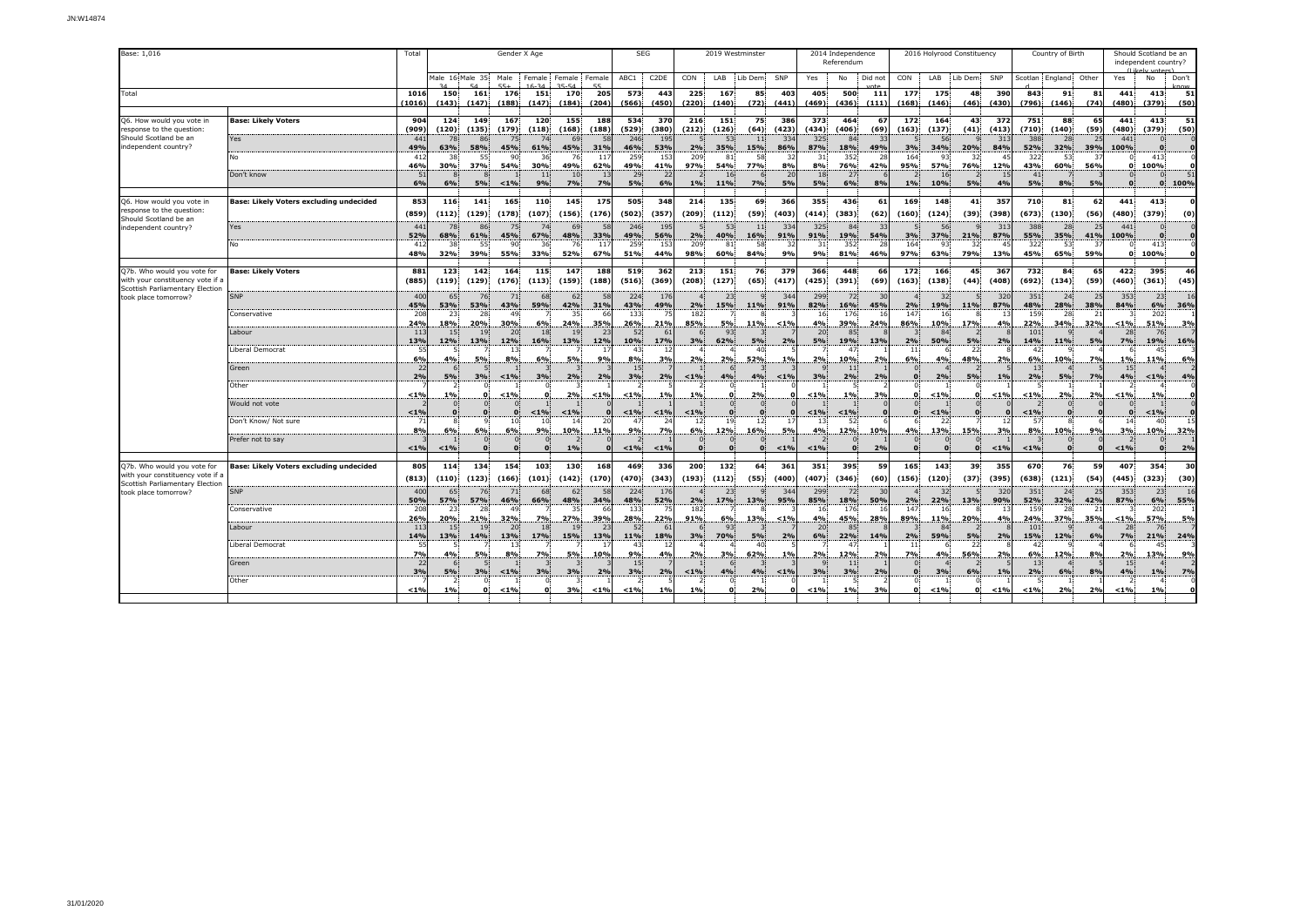| Base: 1,016                                                                                 |                                                | Total                      |                              |                  |                           | Gender X Age     |                               |                       |                   | <b>SEG</b>          |                      | 2019 Westminster  |                 |                                 |                   | 2014 Independence<br>Referendum |                       |              | 2016 Holyrood Constituency |                 |                              |                      | Country of Birth |                       | Should Scotland be an<br>independent country? |                 |                  |  |
|---------------------------------------------------------------------------------------------|------------------------------------------------|----------------------------|------------------------------|------------------|---------------------------|------------------|-------------------------------|-----------------------|-------------------|---------------------|----------------------|-------------------|-----------------|---------------------------------|-------------------|---------------------------------|-----------------------|--------------|----------------------------|-----------------|------------------------------|----------------------|------------------|-----------------------|-----------------------------------------------|-----------------|------------------|--|
|                                                                                             |                                                |                            |                              | Male 16 Male 35  | Male                      | Female           | Female                        | Female                | ABC1              | C <sub>2</sub> DE   | CON                  | LAB               | Lib Dem         | SNP                             | Yes               | No                              | Did not               | CON          | LAB                        | Lib Dem         | SNP                          |                      | Scotlan England  | Other                 | Yes                                           | No              | Don't            |  |
| Total                                                                                       |                                                | 1016<br>(1016)             | 150<br>(143)                 | 161<br>(147)     | <b>CC</b><br>176<br>(188) | 151<br>(147)     | 170<br>(184)                  | F.C<br>205<br>(204)   | 573<br>(566)      | 443<br>(450)        | 225<br>(220)         | 167<br>(140)      | 85<br>(72)      | 403<br>(441)                    | 405<br>(469)      | 500<br>(436)                    | 111<br>(111)          | 177<br>(168) | 175<br>(146)               | 48<br>(46)      | 390<br>(430)                 | 843<br>(796)         | 91<br>(146)      | 81<br>(74)            | 441<br>(480)                                  | 413<br>(379)    | 51<br>(50)       |  |
| Q7c. And who would you vote<br>for with your regional vote?                                 | <b>Base: Likely Voters</b>                     | 881<br>(885)               | 123<br>(119)                 | 142<br>(129)     | 164<br>(176)              | 115<br>(113)     | 147<br>(159)                  | 188<br>(188)          | 519<br>(516)      | 362<br>(369)        | 213<br>(208)         | 151<br>(127)      | 76<br>(65)      | 379<br>(417)                    | 366<br>(425)      | 448<br>(391)                    | 66<br>(69)            | 172<br>(163) | 166<br>(138)               | 45<br>(44)      | 367<br>(408)                 | 732<br>(692)         | 84<br>(134)      | 65<br>(59)            | 422<br>(460)                                  | 395<br>(361)    | 46<br>(45)       |  |
|                                                                                             | SNP                                            | 370<br>42%                 | -62<br>50%                   | 64<br>45%        | 63<br>38%                 | 65<br>57%        | -59<br>40%                    | <u>30°</u>            | 204<br>39%        | 166<br>46%          |                      | -27<br><u>18%</u> | <b>2%</b>       | 31<br>83%                       | 265<br>72%        |                                 | 39%                   |              | 40<br>24%                  |                 | 287<br>78%                   | 326<br>45%           | 22<br>26%        | $\mathcal{D}$         | 320<br>76%                                    | 26<br>7%        | 17<br>37%        |  |
|                                                                                             | Conservative                                   | 197<br>22%                 | 1 <sup>1</sup><br><b>16%</b> | 25<br>18%        | 4 <sup>c</sup><br>30%     | 7%               | -33<br>22%                    | 33%                   | 124<br>24%        |                     | 172                  |                   | 10<br>13%       | 51%                             | $1^{\circ}$<br>3% | 170<br>38%                      | 23%                   | 143<br>83%   | 14<br>8%                   | 10<br>21%       | 1 <sup>1</sup><br>3%         | 149<br>20%           | -27<br>32%       | 32%                   |                                               | 194<br>49%      | 1%               |  |
|                                                                                             | Labour                                         | 108<br>12%                 | 14<br>12%                    | 17<br>12%        | 17<br>11%                 | 17<br>15%        | 13%                           | 12%                   | 48<br>9%          | 16%                 | 4%                   | 85<br>56%         | 4%              | 1%                              | 21<br>6%          | 17%                             | 14%                   | 1%           | 76<br>46%                  | 5%              | 3%                           | 13%                  | 9%               | 5%                    | 28<br>7%                                      | 72<br>18%       | 13%              |  |
|                                                                                             | Liberal Democrat                               | -53<br>6%                  | 2%                           | 11<br>8%         | -13<br>8%                 | 4%               | 4%                            | 9%                    | 41<br>8%          | 3%                  | 2%                   | 40 <sub>0</sub>   | 38<br>49%       | 1%                              | 2%                | 10%                             | 40/                   | -11<br>6%    | 4%                         | 19<br>41%       | 2%                           | 4 <sup>1</sup><br>6% | 10%              | 6%                    | 1%<br>40                                      | 43<br>11%       | 7%               |  |
|                                                                                             | Green<br>Other                                 | 52<br>6%<br>1 <sup>5</sup> | 13                           | 14<br><b>LO%</b> | 5%                        | 5%               | 4%                            |                       | 39<br>7%          | 4%                  | < 1%                 | 10<br>7%          | 5%              | 2 <sup>0</sup><br>8%            | 33<br>9%          | 4%                              |                       |              | 5%                         | 5%              | 29<br>8%                     | 38<br>5%             | 9%               |                       | 9%                                            |                 | 9%               |  |
|                                                                                             | Would not vote                                 | 2%                         |                              | 2%               | $< 1\%$                   | $1\%$            | 2%                            | 519                   |                   | 2%                  | 2%                   |                   | 2%              | 1%                              | 1%                |                                 | 3%                    | < 1%         | $1\%$                      |                 | 2%                           | 1%                   | 2%               |                       | 0/2                                           | 1%              |                  |  |
|                                                                                             | Don't Know/ Not sure                           | < 1%<br>8 <sub>l</sub>     | $< 1\%$                      |                  | $< 1\%$<br>12             | < 1%<br>-13      | < 1%<br>1S                    | 19                    | < 1%<br>51        | < 1%                | 1%<br>1 <sup>C</sup> | < 1%<br>14        | $\Omega$<br>11  | 21                              | $< 1\%$<br>18     | $< 1\%$<br>53                   |                       | $< 1\%$      | $< 1\%$<br>19              |                 | < 1%<br>1 <sup>t</sup>       | < 1%<br>63           | < 1%             |                       | 19                                            | < 1%<br>45      | 13               |  |
|                                                                                             | Prefer not to say                              | 9%                         | 5%                           | 6%               | 7%                        | 11%              | 13%                           | 12%                   | 10%               | 8%                  | 9%                   | 9%                | 15%             | 5%                              | <b>5%</b>         | 12%                             | 13%                   | 5%           | 11%                        | 18%             | 4%                           | 9%                   | 11%              | 12%                   | 4%                                            | <b>11%</b>      | 29%              |  |
|                                                                                             |                                                | < 19                       | 219                          |                  |                           |                  | 10                            |                       | < 1%              | $\leq 1$            |                      |                   |                 | 19/                             | < 1%              |                                 | 20/                   |              |                            |                 | < 1%                         | < 1%                 |                  |                       | 19/                                           |                 | 2%               |  |
| Q7c. And who would you vote<br>for with your regional vote?                                 | <b>Base: Likely Voters excluding undecided</b> | 793<br>(799)               | 115<br>(111)                 | 134<br>(123)     | 151<br>(163)              | 101<br>(98)      | 125<br>(137)                  | 166<br>(166)          | 462<br>(462)      | 331<br>(337)        | 192<br>(185)         | 135<br>(114)      | 65<br>(56)      | 359<br>(396)                    | 344<br>(400)      | 393<br>(341)                    | 56<br>(58)            | 161<br>(153) | 146<br>(122)               | 37<br>(35)      | 349<br>(388)                 | 662<br>(628)         | 74<br>(119)      | 57<br>(52)            | 402<br>(438)                                  | 347<br>(316)    | 31<br>(31)       |  |
|                                                                                             | <b>SNP</b>                                     | 370<br>47%                 | 62<br>54%                    | 64<br>47%        | 63<br>42%                 | 6<br>65%         | 5!<br>47%                     | 34%                   | 204<br>44%        | 166<br>50%          |                      | 27<br>20%         | 14%             | 315<br>88%                      | 265<br>77%        | 20%                             | $\overline{2}$<br>46% | 3%           | $\Delta$ r<br>27%          | 12%             | 287<br>82%                   | 326<br>49%           | 22<br>30%        | $\overline{2}$<br>38% | 320<br>80%                                    | 26<br>7%        | 17<br>55%        |  |
|                                                                                             | Conservative                                   | 197<br>25%                 | 19<br>17%                    | 25<br>19%        | 4 <sup>c</sup><br>33%     | 8%               | 26%                           | 38%                   | 124<br>27%        | 22%                 | 172<br>90%           | 5%                | 10<br>16%       | < 1%                            | 4%                | 170<br>43%                      | 27%                   | 143<br>89%   | 14<br>9%                   | 10<br>26%       | 10<br>3%                     | 149<br>23%           | 37%              | 36%                   | < 1%                                          | 194<br>56%      | 2%               |  |
|                                                                                             | Labour                                         | 108<br>14%                 | 14<br>12%                    | 17<br>12%        | 17<br>11%                 | 17<br>17%        | 19<br>15%                     | $\overline{2}$<br>14% | 48<br>10%         | 18%                 | 4%                   | 85<br>63%         | 4%              | 2%                              | 21<br>6%          | 20%                             | 17%                   |              | 76<br>52%                  | 6%              | 3%                           | 15%                  | 10%              | 6%                    | 28<br>7%                                      | 72<br>21%       | 19%              |  |
|                                                                                             | Liberal Democrat                               | -51<br>7%                  |                              | 11               | 13<br>9%                  | 5%               | 4%                            | 10%                   | 41<br>9%          | 4%                  |                      |                   | 38<br>58%       | 1%                              | 2%                | 11%                             |                       | 11<br>7%     |                            | 19<br>50%       | 2%                           | 6%                   | 11%              |                       | 2%                                            | 12%             | 10%              |  |
|                                                                                             | Green<br>Other                                 | 52<br>7%                   | 1 <sup>5</sup><br>11%        | 14<br><b>11%</b> | 5%                        | 5%               | 5%                            | 3%                    | 39<br>8%          | 4%                  | < 1%                 | 10<br>7%          | 6%              | 29<br>8%                        | 33<br>10%         | 17<br>4%                        | 2%                    |              | 6%                         | 6%              | 29<br>8%                     | 6%<br>-11            | 10%              | 11%                   | 10%                                           | 2%              | 14%              |  |
|                                                                                             |                                                | 13<br>2%                   | 3%                           | 3%               | $< 1\%$                   | < 1%             | 3%                            | 19                    | 1%                | 2%                  | 2%                   | $\Omega$          | 2%              | 1%                              | 2%                | 2%                              | 3%                    | < 1%         | $< 1\%$                    | $\bullet$       | 2%                           | 2%                   | 2%               | 2%                    | 10 <sub>o</sub>                               | 2%              |                  |  |
| Q8. In last month's general<br>election, the SNP won 48 of the                              | <b>Base: All respondents</b>                   | 1016<br>(1016)             | 150<br>(143)<br>92           | 161<br>(147)     | 176<br>(188)              | 151<br>(147)     | 170<br>(184)                  | 205<br>(204)          | 573<br>(566)      | 443<br>(450)<br>220 | 225<br>(220)         | 167<br>(140)      | 85<br>(72)      | 403<br>(441)<br>34 <sup>3</sup> | 405<br>(469)      | 500<br>(436)                    | 111<br>(111)          | 177<br>(168) | 175<br>(146)<br>64         | 48<br>(46)      | 390<br>(430)                 | 843<br>(796)         | 91<br>(146)      | 81<br>(74)            | 441<br>(480)                                  | 413<br>(379)    | 51<br>(50)<br>19 |  |
| 59 Scottish seats in the House<br>of Commons. Do you believe<br>this result gives the SNP a | Yes<br>No                                      | 48<br>48%<br>430           | 44                           | 93<br>58%<br>58  | 75<br>42%<br>96           | -85<br>56%<br>40 | $\overline{7}$<br>42%<br>- 77 | 34%<br>115            | 268<br>47%<br>262 | 50%<br>169          | 214                  | 65<br>39%<br>84   | 20<br>24%<br>57 | 85%<br>33                       | 338<br>83%<br>42  | 102<br>20%<br>355               | 43%<br>31             | 5%<br>166    | 36%<br>98                  | 13<br>26%<br>31 | 323<br>83%<br>$\overline{4}$ | 430<br>51%<br>337    | 32<br>35%<br>53  | 26<br>32%<br>41       | 414<br>94%<br>10                              | 17<br>4%<br>378 | 38%<br>12        |  |
| mandate from the Scottish<br>people to hold a second                                        | Don't Know                                     | 42%                        | 30%<br>14                    | 36%<br>10        | 55%                       | 27%<br>26        | 45%<br>21                     | 56%<br>2(             | 46%<br>44         | 38%                 | 95%                  | 50%<br>18         | 67%             | 8%<br>27                        | 10%<br>25         | 71%                             | 30%                   | 94%          | 56%<br>14                  | 66%             | 11%<br>25                    | 40%                  | 57%              | 50%<br>1 <sub>4</sub> | 2%<br>17                                      | 91%<br>18       | 24%<br>19        |  |
| independence referendum?                                                                    |                                                | 10%                        | 9%                           | 6%               | 3%                        | 17%              | 12%                           | 10%                   | 8%                | 12%                 | 3%                   | 11%               | 9%              | 7%                              | 6%                | 9%                              | 27%                   | 1%           | 8%                         | 7%              | 6%                           | 9%                   | 8%               | 18%                   | 4%                                            | 4%              | 38%              |  |
| Q9. When Scotland voted<br>against independence in the<br>2014 referendum, it was not       | <b>Base: All respondents</b>                   | 1016<br>(1016)             | 150<br>(143)                 | 161<br>(147)     | 176<br>(188)              | 151<br>(147)     | 170<br>(184)                  | 205<br>(204)          | 573<br>(566)      | 443<br>(450)        | 225<br>(220)         | 167<br>(140)      | 85<br>(72)      | 403<br>(441)                    | 405<br>(469)      | 500<br>(436)                    | 111<br>(111)          | 177<br>(168) | 175<br>(146)               | 48<br>(46)      | 390<br>(430)                 | 843<br>(796)         | 91<br>(146)      | 81<br>(74)            | 441<br>(480)                                  | 413<br>(379)    | 51<br>(50)       |  |
| known that Britain would leave<br>the EU a few years later. Do                              | Yes                                            | 52<br>52%                  | 96<br>64%                    | 95.<br>59%       | 78<br>14%                 | 64%              | 89<br>52%                     |                       | 296<br>52%        | 23<br>52%           | 10<br>4%             | 72<br>13%         | 18<br>21%       | 358<br>89%                      | 334<br>82%        | 137<br>27%                      | 5<br>51%              | 15           | 1%                         | 14<br>30%       | 327<br>34%                   | 450<br>53%           | 36<br>39%        | $\Delta$              | 413<br>94%                                    | 40<br>0%        | 27<br>53%        |  |
| you think Brexit is a big enough No<br>change of circumstances to                           |                                                | 418<br>41%                 | 45<br>30%                    | 57<br>36%        | 96<br>55%                 | 36<br>24%        | 72<br>42%                     | 11.<br>55%            | 250<br>44%        | 168<br>38%          | 209<br>93%           | 88<br>53%         | 56<br>65%       | $\overline{2}$<br>7%            | 47<br>12%         | 340<br>68%                      | 31<br>28%             | 155<br>88%   | 97<br>55%                  | 29<br>61%       | $\Delta t$<br>12%            | 334<br>40%           | 50<br>55%        | $\mathcal{R}$<br>41%  | 16<br>4%                                      | 362<br>87%      | 11<br>21%        |  |
| justify holding a second<br>independence referendum?                                        | Don't Know                                     | $7^{\circ}$<br>7%          | 6%                           | 5%               | 1%                        | 12%              | 6%                            | 11%                   | 27<br>5%          | 10%                 | 3%                   | 4%                | 12<br>14%       | 4%                              | 24<br>6%          | 23<br>5%                        | $\mathcal{D}$<br>21%  | 4%           | 3%                         | 9%              | 4%                           | 7%                   | 6%               | 7%                    | 12<br>3%                                      | 12<br>3%        | 13<br>26%        |  |